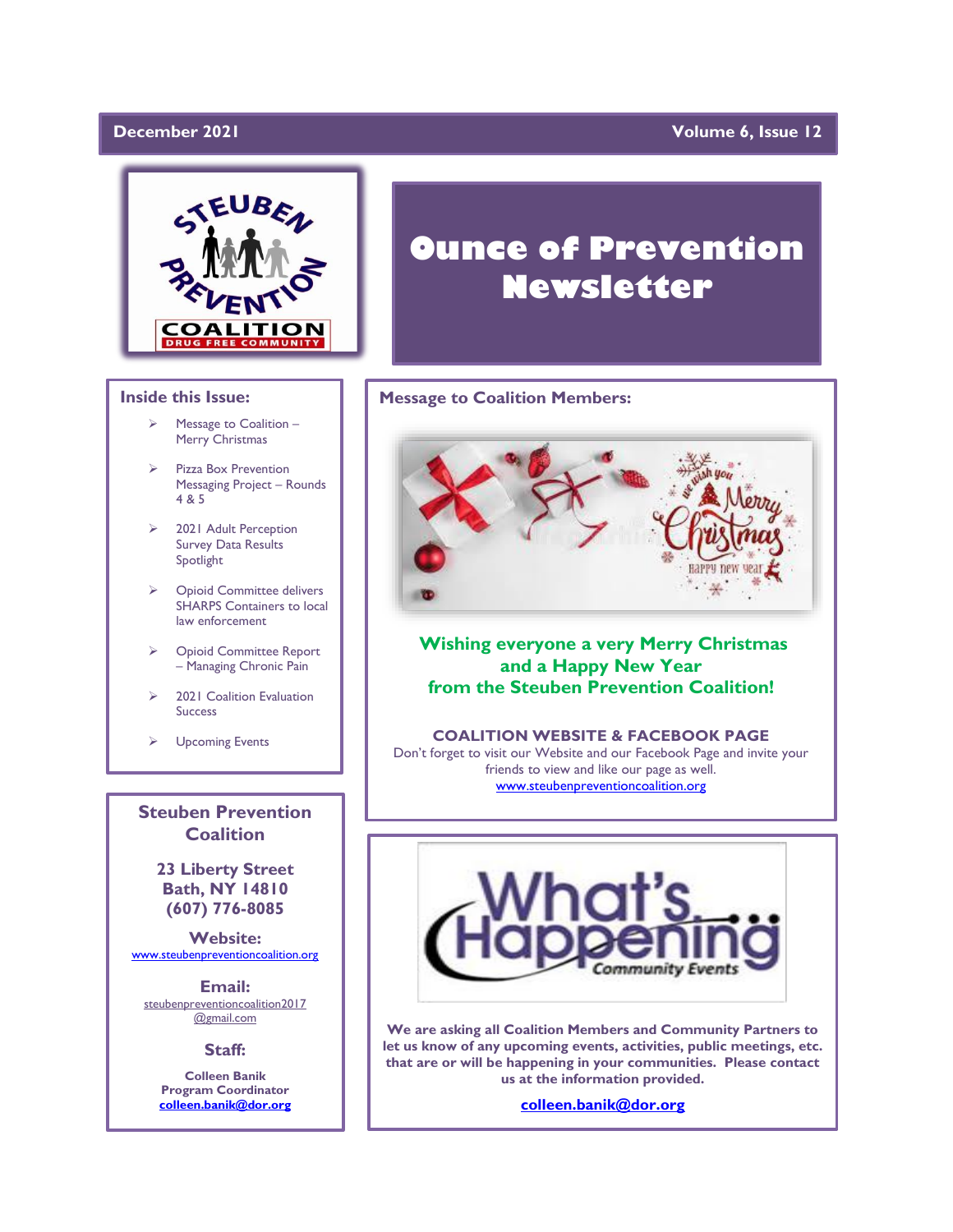## **December 2021 Page 2 Volume 6, Issue 12**

## **Recognition to Business Partners – Local Pizzerias**

The Steuben Prevention Coalition would like to, once again, take a moment to thank our local pizzerias for their cooperation and participation in our Pizza Box Prevention Messaging Project.





**Catholic Charities Steuben/Livingston Prevention Services** 

Our 4th round is taking place right now during the holiday season and the 5th round will take place during the super bowl season in the following pizzerias around Steuben County:

**Crosby's in Avoca Wise Guys in Hammondsport Big D's in Bath Pizza D in Bath Angry Oven in Bath Rico's of NY in Bath Fox's Pizza Den in Campbell Aniello's in Corning 7-Eleven in Addison 7-Eleven in Painted Post Gerow's Market in Beaver Dams Pizza King in Hornell Little Italy in Hornell Giovanni's in Hornell Cy's Sure Fine in Canisteo**



## **2021 Adult Perception Survey Data Results**

The Steuben Prevention Coalition administered the 2021 Adult Perception Survey throughout Steuben County. When survey participants were asked "Which of the following is a problem for young people in your communities?" with the answer choices being – alcohol, marijuana, tobacco, chewing/smokeless tobacco, e-cigarettes/vape pens, narcotics (heroin), cocaine, hallucinogens (LSD, PCP), inhalants (glue, paint thinner), prescription drugs (opioids), K-2 synthetic marijuana, bath salts, methamphetamines, energy drinks – the results indicated that the top 5 perception choices from our communities were as follows:

## **Top 5 Substances of Concern Remains** in same order

- ▶ One E-Cigarettes/Vaping 79.42% up from 77.68%
- **Two** Alcohol **79.01%** up from  $76.71\%$
- $\triangleright$  Three Marijuana 72.66% up from 72.60%
- Four Opioids 44.03% up from  $42.41\%$
- Five Synthetic Marijuana 17.70% up from 12.79%

## The top five substances remain in the same order as resulted in the 2020 Adult Perception Survey with increases in each category.

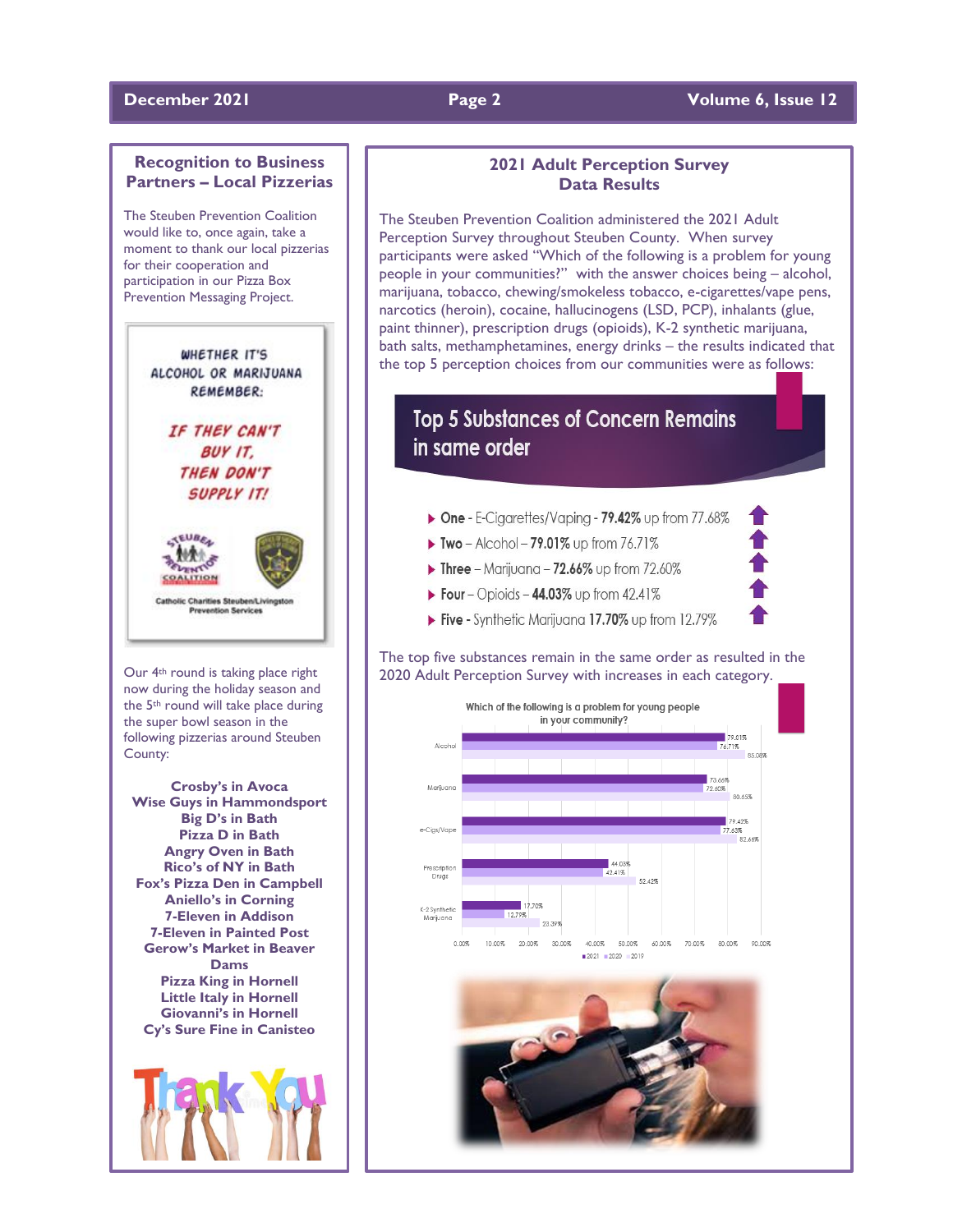## **Opioid Committee Delivers Sharps Containers to Steuben County Law Enforcement Agencies**

As part of the effort to educate people about how to safely store and dispose of prescription medications, the Steuben Prevention Coalition Opioid Committee delivered sharps containers to each law enforcement agency in Steuben County. Each patrol vehicle will have an FDA approved, puncture proof, sharps container that will help limit the potential exposure to bloodborne pathogens, like hepatitis and HIV, among others that may spread as a result of improper contact with contaminated syringes.

On the occasion where an officer comes in to contact with a syringe, it's important that it will be safely secured in the vehicle until it can be properly disposed of to avoid accidental injury. The Opioid Committee values our partnership with local law enforcement, and we appreciate everything they do to keep Steuben County residents safe. We want to do our part to help keep officers safe while on the job.

The Opioid Committee encourages all residents to safely dispose of sharps. Do not put sharps in the trash or try to flush them down the toilet. Also, please do not put sharps in the recyclables or use soda cans, milk cartons or glass bottles that can be broken or punctured. Do not clip, bend, or put the cap back on used sharps. Residents can obtain sharps containers at their local pharmacy and there are syringe exchange programs available in NYS and nationwide. Visit New York State Safe Sharps Collection Program (ny.gov) for more information. All hospitals and nursing homes in NYS are required by law to accept household generated sharps. Call first to find out the hours, days and location to bring



them.

## **Managing Chronic Pain: Find a Treatment Plan That Works For You** *Opioid Committee – Connie Terry, Program Assistant*

According to the CDC (Center for Disease Control), 4% of the adult population in the US has been prescribed long-term opioid therapy. That percentage increases with age. Opioids like, Percocet, Tramadol, Vicodin and Oxycontin are powerful pain medications that can be risky. When taking opioids for long-term pain management there is always a danger of addiction. Be aware, addiction to opioids can occur in as little as five days. For some people with chronic pain, the use of opioid therapy can be very helpful. For others, the risks outweigh the benefits.

Chronic pain is common, especially as we age. It can make you uncomfortable and interfere with daily activities. It can affect your mood and your quality of life. The key is to learn ways to manage your chronic pain. Discuss ways to manage your pain with your physician. Over-the-counter oral pain relievers, like ibuprofen, naproxen and acetaminophen can be helpful in controlling pain when taken as directed. Topical pain relievers applied to the joints or strained muscles are also effective. Ice packs, heating pads, physical therapy, massage, and yoga work for many. Others find success in alleviating pain with acupuncture.

If you are prescribed an opioid pain reliever, be sure to check in with your doctor often to see how effective it is in controlling your pain and always take it as prescribed. You can easily develop a tolerance for an opioid making it tempting to increase your dosage. Do not. With an increased dosage comes the risk of dependency and even death. Never mix opioids with other drugs (depressants) like alcohol, benzodiazepines (tranquilizers) or sleep medications. Never keep your prescriptions where other family members or people visiting your home can find them. A medication lockbox should be utilized. If you are prescribed a high dose opioid for severe pain, ask your doctor to prescribe naloxone (Narcan) so it is on hand in the event of an accidental overdose. Caregivers should learn how to administer it.

It's common for people using opioids for long-term pain management to feel depressed or anxious. Talk to your doctor about how pain affects your life. Consider counseling or joining a support group. You are not alone, so connect with others for support. In the meantime, get enough sleep, learn meditation / relaxation techniques, pay attention to the way you eat, and try to reduce the stressors in your life. Engage in hobbies you enjoy. Get moving. Start slowly with stretching and make exercise a daily habit.

Chronic pain is challenging to live with and difficult to manage. Communicate with your doctor and weigh your options carefully.

### **Resources:**

8 tips for managing chronic pain - Mayo Clinic Health System

Managing Chronic Pain: 11 Coping Tips for Living With Chronic Back Pain (webmd.com)

Non-opioid options for managing chronic pain - Harvard Health

Managing Chronic Pain | Self-Management Education Programs | Learn More. Feel Better. | CDC